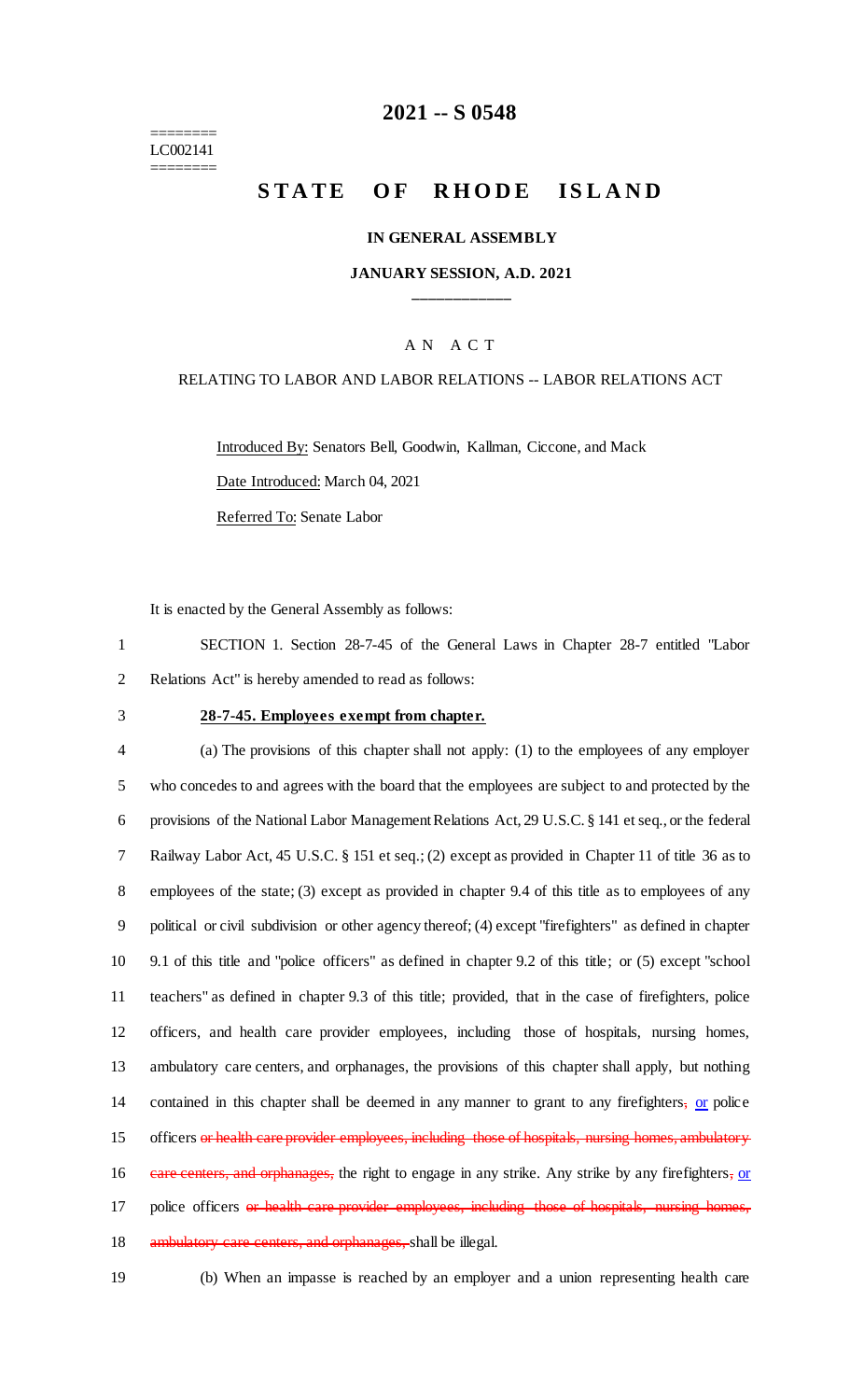provider employees, including those of hospitals, nursing homes, ambulatory care centers, and orphanages, the mediation services of the department of labor and training shall be utilized for mediation and fact finding. If the issues remain unresolved, then the parties shall proceed to arbitration in accordance with the rules of the American Arbitration Association.

 SECTION 2. Section 28-9.3-1 of the General Laws in Chapter 28-9.3 entitled "Certified School Teachers' Arbitration" is hereby amended to read as follows:

### **28-9.3-1. Declaration of policy -- Purpose.**

 (a) In pursuance of the duty imposed upon it by the constitution to promote public schools and to adopt all means necessary and proper to secure to the people the advantages and opportunities of education, the general assembly declares that it recognizes teaching as a profession which requires special educational qualifications and that to achieve high quality education it is indispensable that good relations exist between teaching personnel and school committees.

 (b) It is declared to be the public policy of this state to accord to certified public school teachers the right to organize, to be represented, to negotiate professionally, to strike, and to bargain on a collective basis with school committees covering hours, salary, working conditions, and other 16 terms of professional employment; provided, that nothing contained in this chapter shall be construed to accord to certified public school teachers the right to strike.

 SECTION 3. Sections 28-9.4-1 and 28-9.4-16 of the General Laws in Chapter 28-9.4 entitled "Municipal Employees' Arbitration" are hereby amended to read as follows:

#### **28-9.4-1. Declaration of policy -- Purpose.**

 It is declared to be the public policy of this state to accord to municipal employees the right to organize, to be represented, to negotiate, and to bargain on a collective basis with municipal 23 employers, covering hours, salary, working conditions and other terms of employment; provided, 24 that nothing contained in this chapter shall be construed to accord to certified public school teachers

25 the right to strike.

**28-9.4-16. Strikes by municipal employees illegal Strikes by municipal firefighters** 

### **and police officers illegal.**

28 Municipal employees firefighters and police officers covered by the provisions of this chapter shall not have the right to engage in any strike, work stoppage, or slowdown strike; and any 30 strike, work stoppage, or slowdown strike by municipal firefighters or police officers shall be illegal.

 SECTION 4. Section 36-11-6 of the General Laws in Chapter 36-11 entitled "Organization of State Employees" is hereby amended to read as follows:

**36-11-6. Powers of representative organizations.**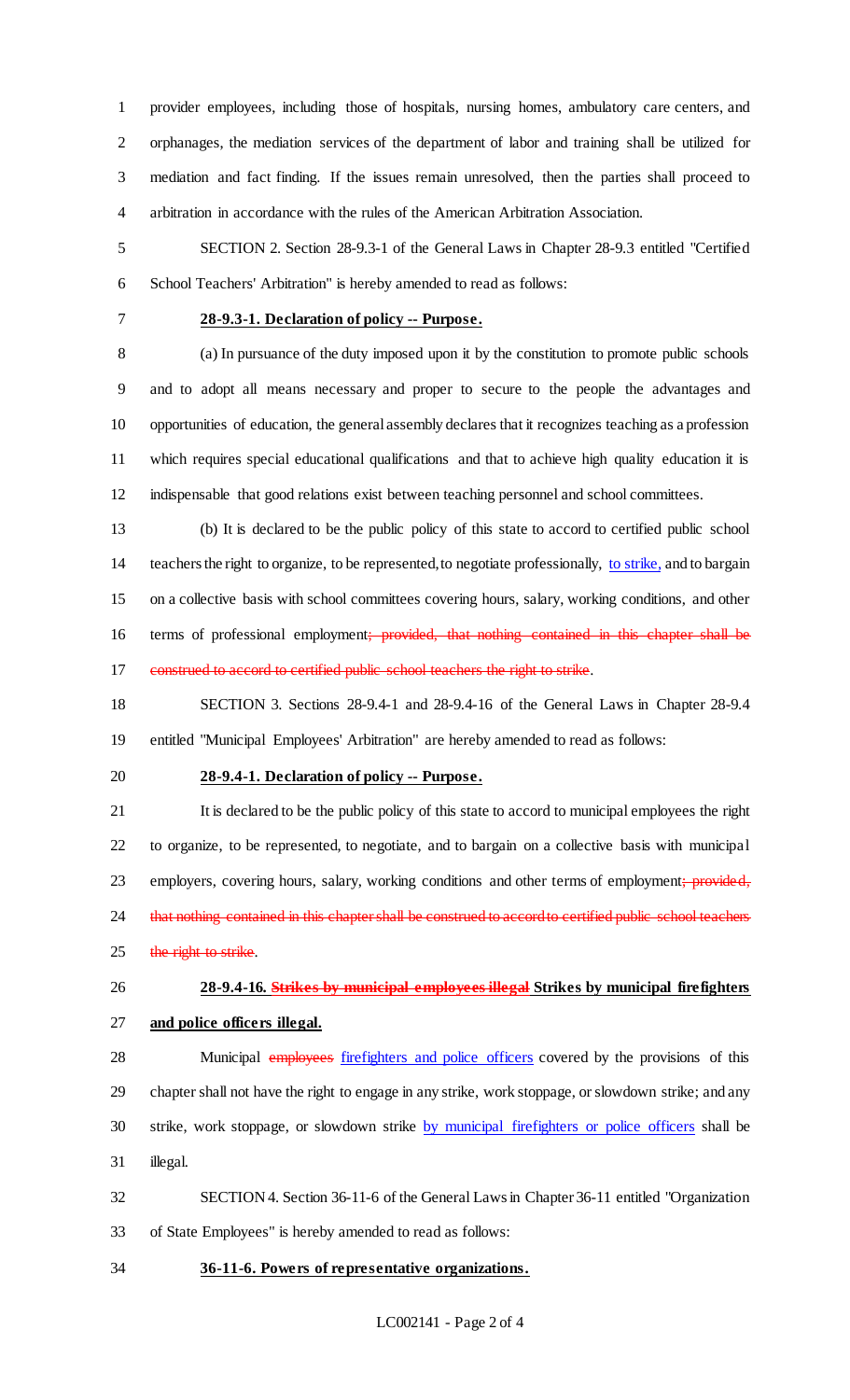- 1 Organizations representing state employees, firefighters as defined in § 28-9.1-3, and 2 police officers as defined in § 28-9.2-3, shall enjoy all the benefits of and be subject to all the 3 provisions of chapter 7 of title 28, except that those employees firefighters, correctional officers, 4 911 employees, and police officers shall not have the right to strike.
- 5 SECTION 5. This act shall take effect upon passage.

======== LC002141 ========